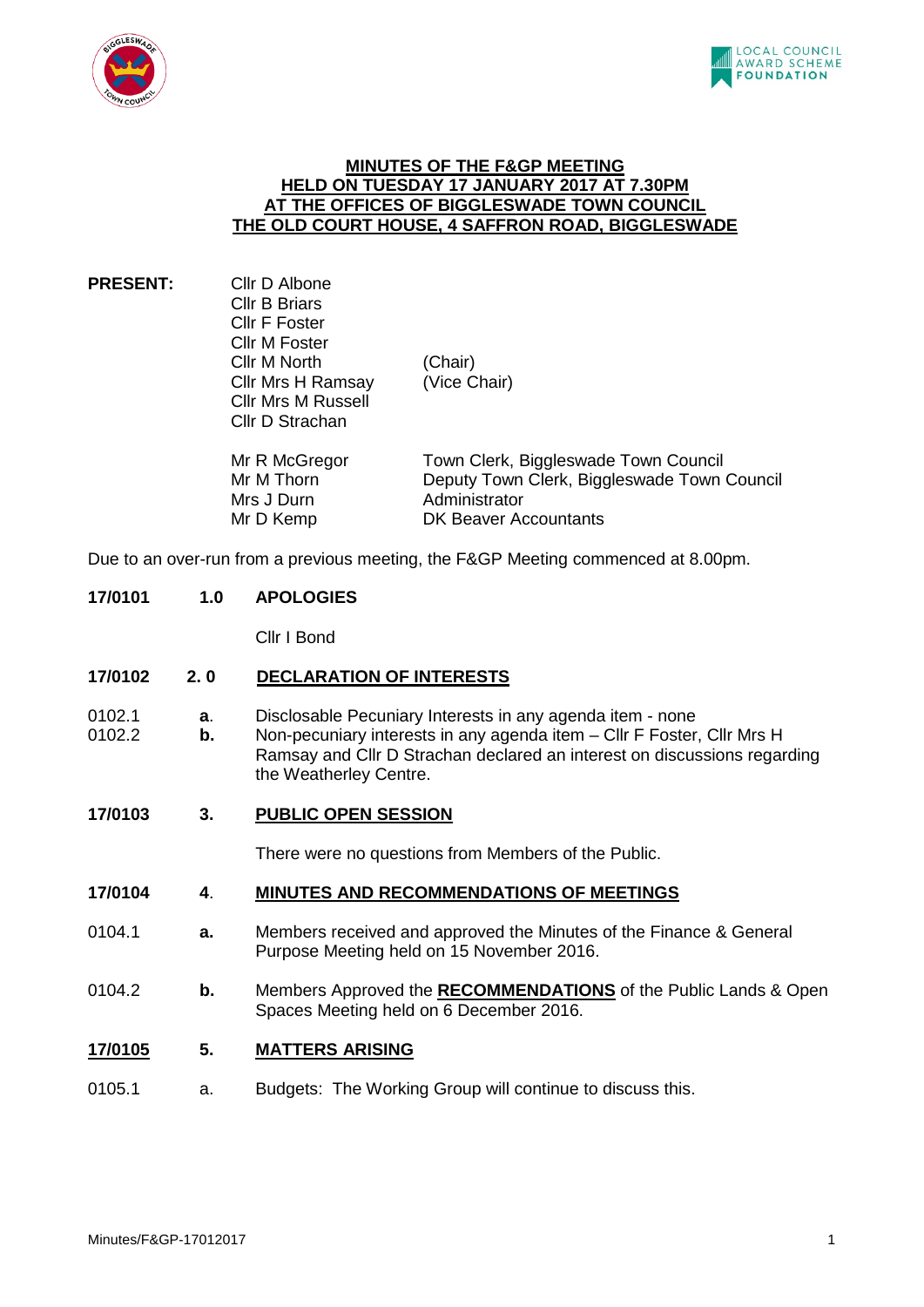# **6. ITEMS FOR CONSIDERATION**

# **a. Budgets 2017 - 2018**

To consider and recommend to Town Council, Budgets 2017–2018.

Community Agent: Members felt that this is a very worthwhile project and would like this included in the budget, Mr Kemp recommended that this be included as a separate item, and that precept would increase by 7.5K

It was **RECOMMENDED** that provision is made in the budget for the Community Agent project, and that money should be carried forward to next year. It was **RECOMMENDED** that the Budget be presented to Council.

## **b. Grants and Sponsorship**

Members were reminded that the criteria for a Community Grant is that it is of direct benefit to the residents of Biggleswade Town. This does not include registered charities.

**i.** Members considered applications for Community Grants. A schedule and copies of grant applications were circulated with this Agenda.

Grants were allocated and will be published on the website. The applicants will be notified in due course.

**ii.** Members considered the invitation from Biggleswade Town Cricket Club, to sponsor match balls (£50), as in previous years. This request was granted.

# **c. Fees for 2017/2018**

Members considered the fees for 2017/2018 covering:

- Allotments
- Cemeteries
- Markets
- Recreation (Drove Road)
- Sports Facilities

Fees were last reviewed in 2014. It was **RECOMMENDED** to set a 10% increase across the board.

### **d. Banking Services**

Members considered the Invitation to Tender for banking services. (A draft Invitation to Tender is attached to this agenda). Members stressed the importance of banking services on the Town, for both the people and the businesses. A nightsafe is an important necessity for our businesses, and we need to ensure that this facility is provided.

### **e. Budget Virement**

Members considered a budget virement of £2,500 from 4036/212 (Recreation Grounds Property Maintenance) to 4042/902 (Outside Services Equipment Maintenance / Repair) to cover the costs of essential repairs to the Town Council's Kubota Tractor.

It was **RECOMMENDED** to approve this request.